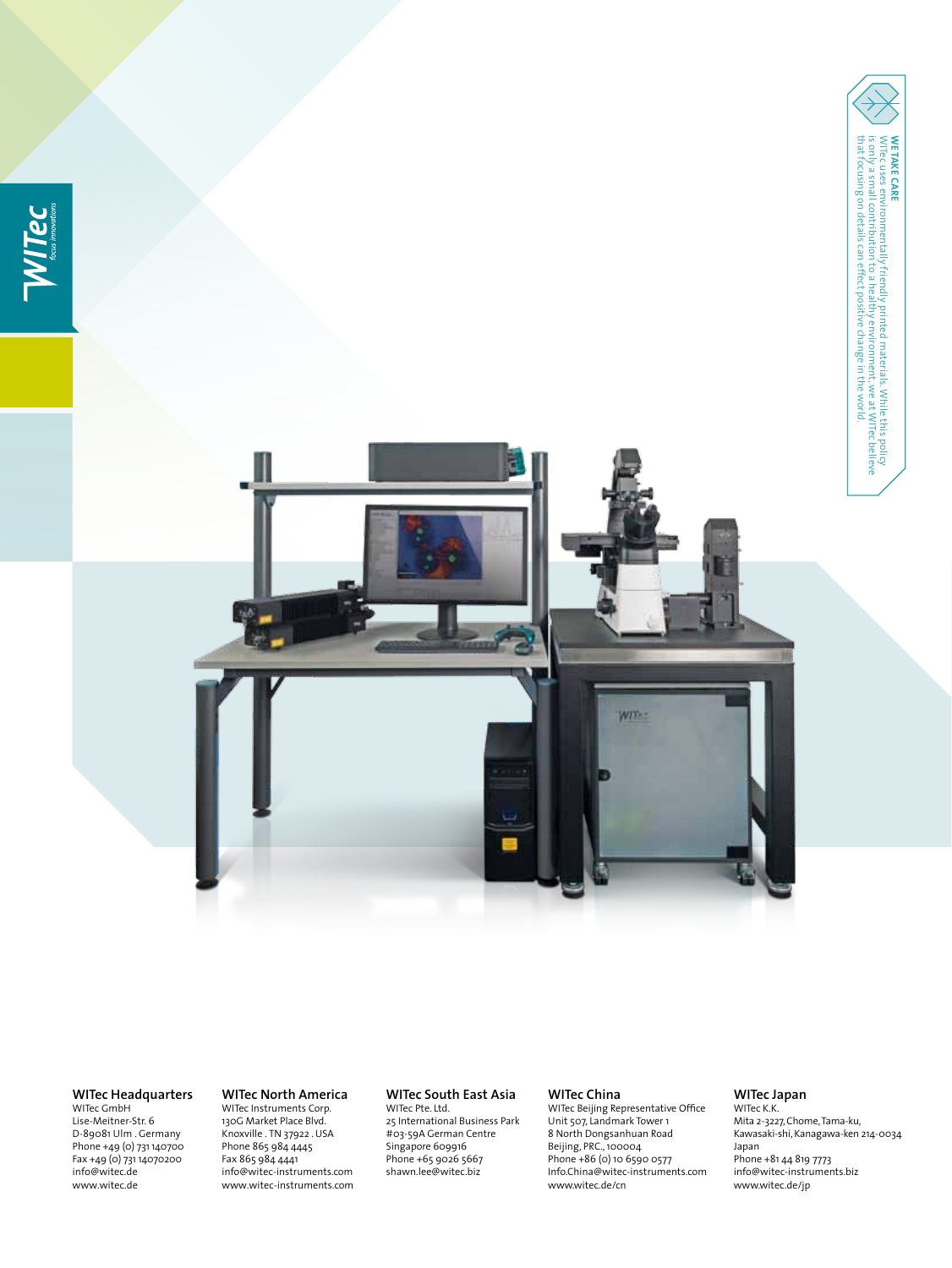**Inverted Confocal** Raman Imaging



## alpha300 Ri

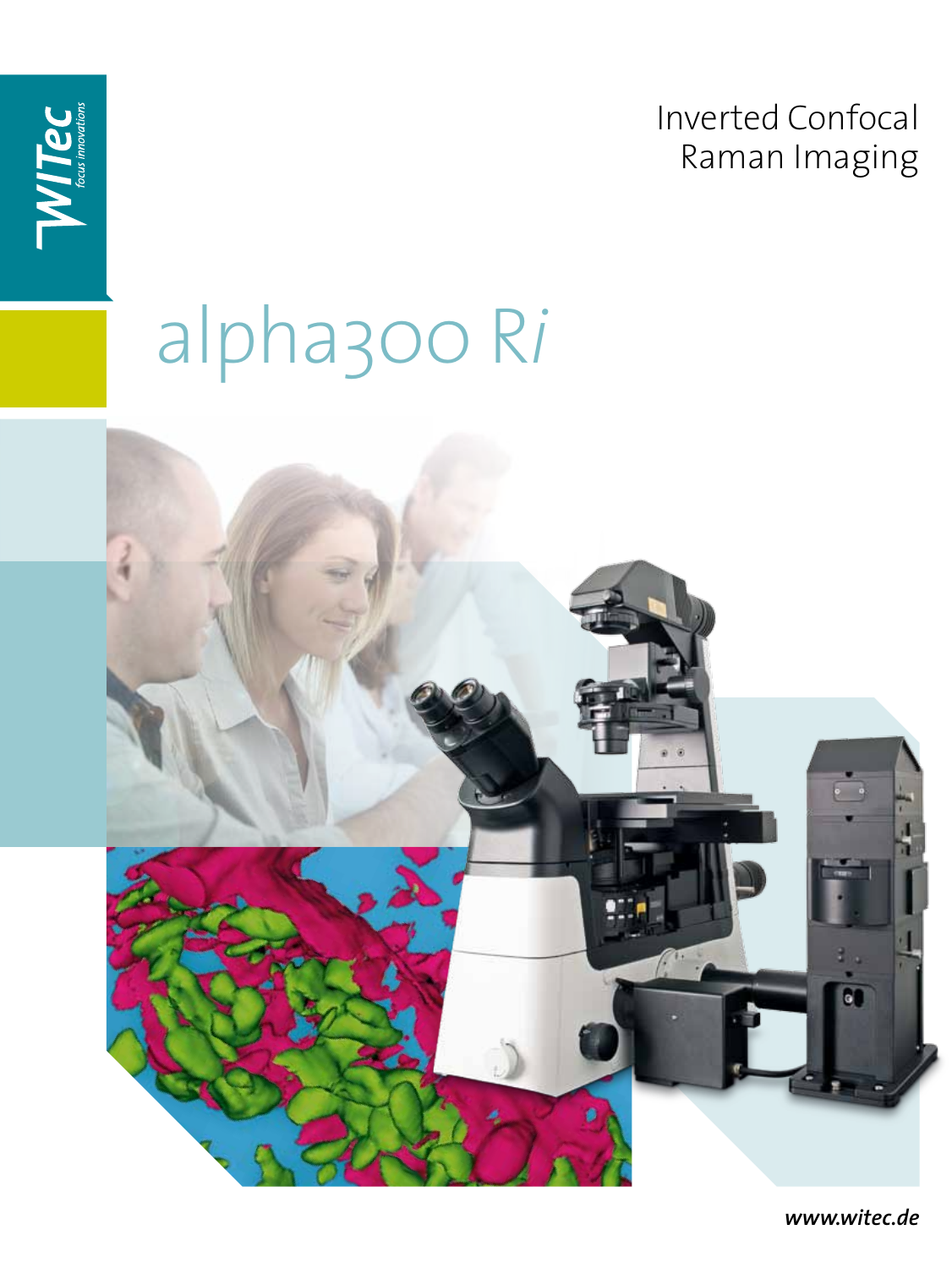# WITec alpha300 R*i*

Inverted Raman imaging, liquid specimen access, bulky sample handling

The alpha300 R*i* turns 3D chemical imaging upside down. Its inverted beam path preserves all of the functionality of WITec's standard alpha300 confocal Raman microscope series while introducing a new angle in access and handling. The ability to view and investigate samples from below is a great advantage when working with aqueous solutions and oversized samples. Studies in life sciences, biomedicine, pharmaceutics and geosciences in particular will benefit from the consistency and flexibility provided by the geometry of the alpha300 R*i*.

Confocal Raman imaging is a powerful and non-destructive method for analyzing the molecular composition of a sample. It uses the Raman effect that is based on the inelastic scattering of excitation light by molecules. The interaction of a molecule with photons causes vibrations of its chemical bonds, leading to a specific energy shift in the scattered light that is visible in its spectrum. Any given chemical compound produces a particular Raman spectrum when excited and can be easily identified by this individual "fingerprint." The distribution of the compounds in a sample can be visualized as an image generated from its Raman spectra.

Many variations and upgrade possibilities developed for the WITec alpha300 series are compatible with the R*i* version. Other techniques associated with inverted microscopes, such as fluorescence microscopy, can also be easily integrated, which enables correlative imaging.

- **Non-destructive, contact-free, label-free chemical characterization**
- **True confocality, ideally suited to 3D image generation**
- **Lateral resolution limited only by physical law**
- **Consistent, repeatable positioning of liquid samples**
- **Bulky sample accommodation**
- **alpha300 series modularity for expandability and upgradeability**
- **Compatible with other microscopy techniques including: fluorescence, differential interference contrast (DIC) and phase-contrast**



**(A)** Correlative Raman – fluorescence microscopy image of eukaryotic cells. Nuclei were stained with DAPI (blue). Endoplasmic reticulum (red) and nucleoli (green) were identified by their Raman signals. **(B)** Raman spectra corresponding to nucleoli (green) and endoplasmic reticulum (red).